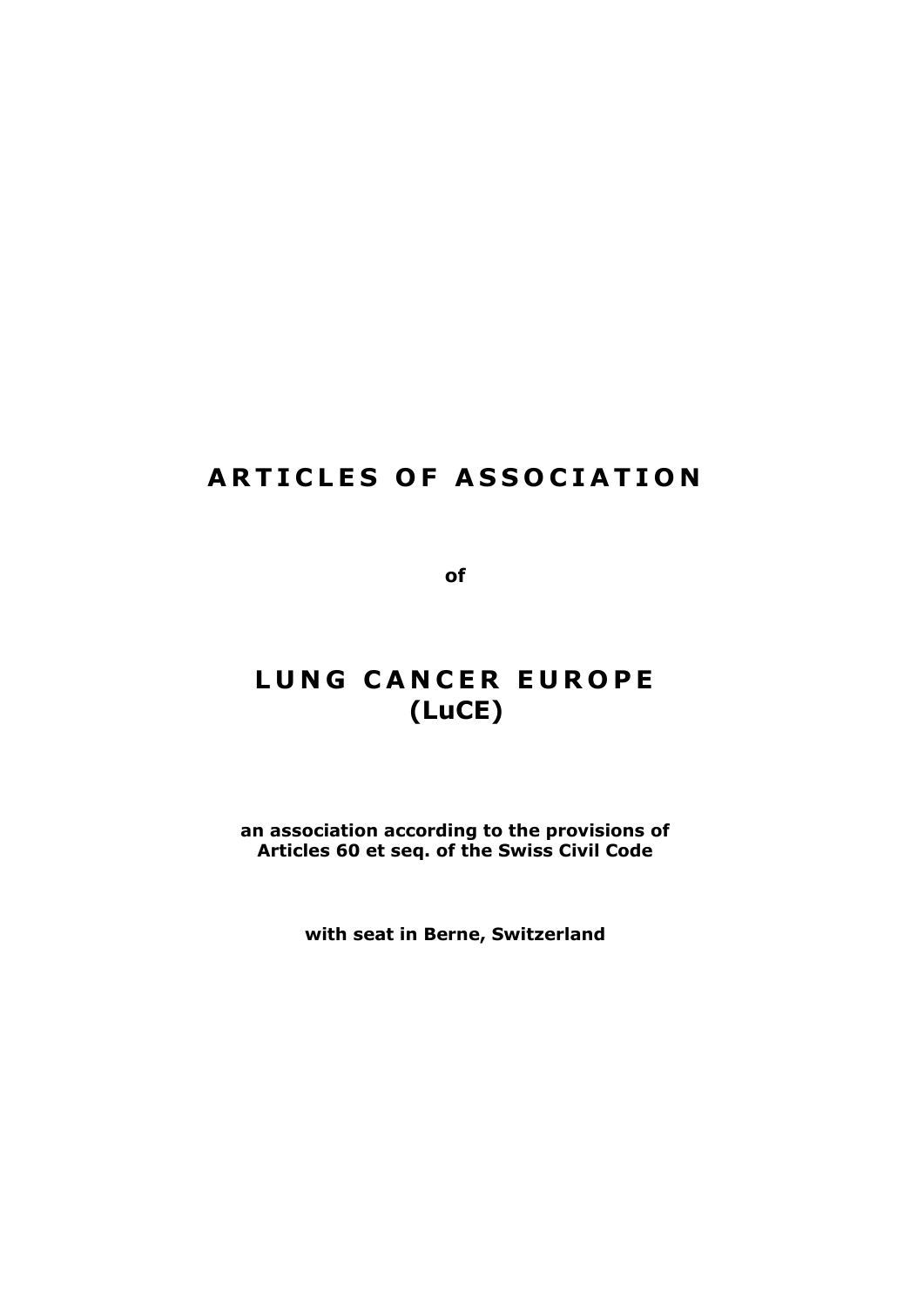

#### **I. NAME, LOCATION, PURPOSE**

# **Art. 1**

<sup>1</sup> An association named **Name**

#### **Lung Cancer Europe (LuCE)**

with seat in Berne, Switzerland, exists according to the provisions of Articles 60 et seq. of the Swiss Civil Code (hereinafter "the Association").

<sup>2</sup> The duration of the Association is indefinite. Dissolution is permissible pursuant to [Art. 31.](#page-11-0)

#### **Art. 2**

# The Association aims at increasing the survival rates and the improvement of health related quality of life of people impacted by lung cancer in Europe. The Association is not profit-oriented, does not pursue commercial purposes, is non-political and non-sectarian. In particular, the objectives of the Association are: **Purposes**

- a) to act as the voice of people impacted by lung cancer (inclusive mesothelioma and other rare lung cancer types), and their families and caregivers at a European level;
- b) to provide a European platform for already existing groups and support the establishment of national lung cancer patient groups in different European countries where such groups do not yet exist;
- c) to raise awareness about inequities regarding access to lung cancer treatment and care in Europe;
- d) to advocate for European policies that will lead to improvements in lung cancer prevention, early detection, treatment and care (including palliative care);
- e) to reduce the stigma associated with lung cancer;
- f) to increase European funding allocated to lung cancer research.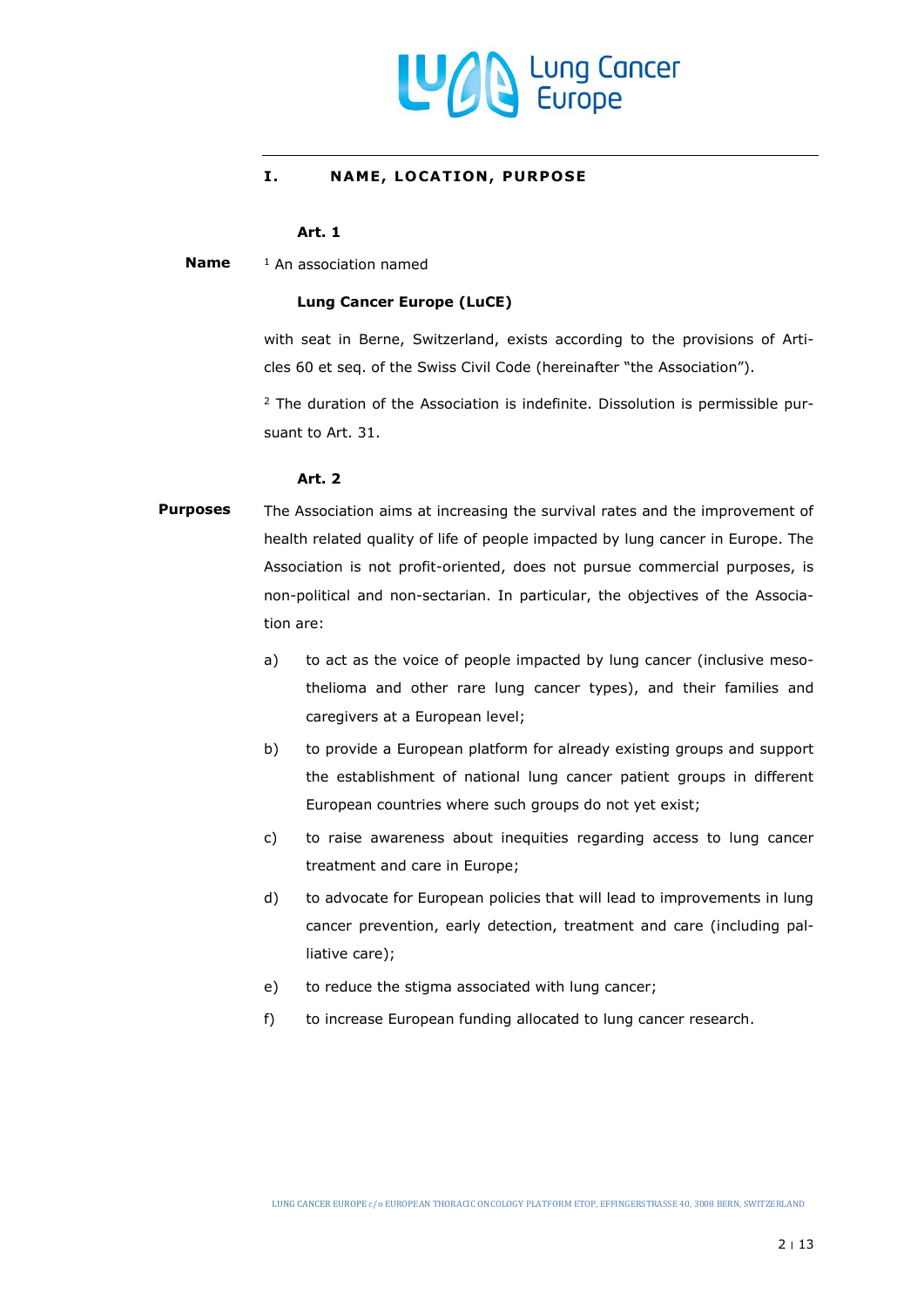

#### **II. MEMBER SH IP**

#### **Art. 3**

The Association has two categories of members, namely: **Categories of membership**

- a) Full Members;
- <span id="page-2-0"></span>b) Associate Members.

#### **Art. 4**

# **Full Members**

 $1$  Full membership in the Association shall be open to domestic and foreign non-profit active lung cancer specific groups, including online groups, which have a focus on patients from countries in the WHO region of Europe. The Executive Board may establish further criteria for full membership.

<sup>2</sup> Full Members are eligible to be elected as members of the Executive Board, are able to vote and to nominate and elect the members of the Executive Board. Further, Full Members may submit proposals for projects and activities to the Executive Board.

# **Art. 5**

# $1$  Associate membership in the Association shall be open to domestic and foreign non-profit groups, individual patients, individual advocates, or health care professionals with an interest in lung cancer, which do not meet the criteria for full membership (cf. [Art. 4\)](#page-2-0). The Executive Board may establish further criteria for associate membership. **Associate Members**

 $2$  Associate Members are not eligible to vote. They can be nominated and be elected as a part of the Executive Board. Associate Members are entitled to attend the General Assembly and may submit proposals for projects and activities to the Executive Board.

<sup>3</sup> The number of associate members on the Executive board should not account for more than 50%.

# **Art. 6**

<sup>1</sup> Subject to the provisions of these Articles of Association, membership in the Association shall be open to domestic and foreign entities. **Acquisition of membership**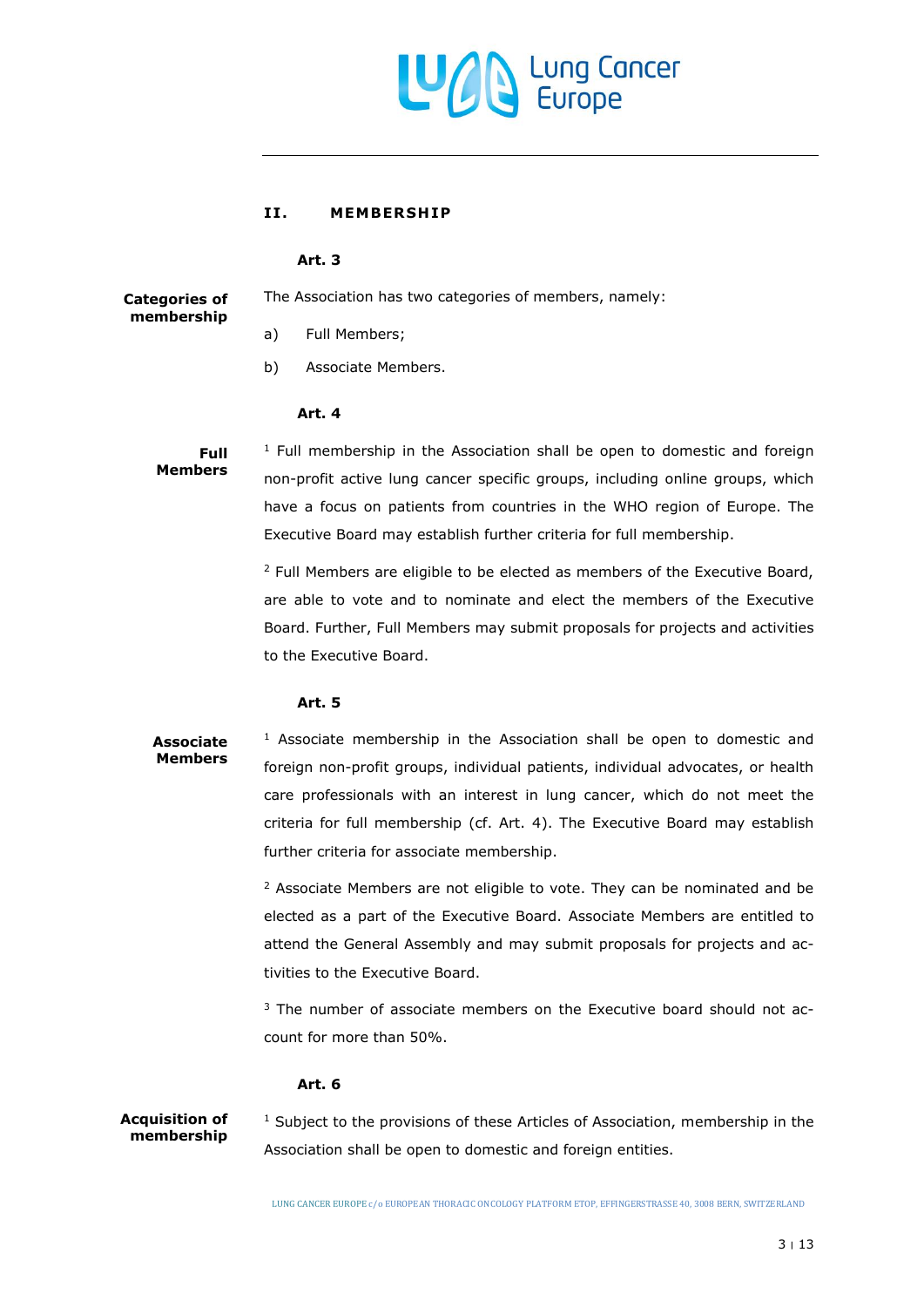

<sup>2</sup> Membership applications shall be directed to the Executive Board. The request shall include a formal statement that the terms and conditions of these Articles of Association are accepted.

 $3$  The Executive Board decides on membership applications. It may reject a request for membership without giving any reasons.

#### **Art. 7**

Each member of the Association may resign at any time by giving written notice (either via registered letter or email) to the Executive Board within thirty (30) days to the end of each calendar month. **Resignation**

#### <span id="page-3-0"></span>**Art. 8**

 $1$  The Executive Board may at its own discretion exclude a member of the Association with simple majority vote, namely if such member disregards these Articles of Association in a serious manner or if ownership and control of such member has changed. **Exclusion**

> <sup>2</sup> A member may appeal against a decision of the Executive Board to its exclusion to the next ordinary General Assembly. The appeal is to be sent by registered letter or email to the President of the Executive Board within thirty (30) days after being notified of the exclusion.

> <sup>3</sup> Any member who refrains from paying its membership fee, despite being reminded twice under threat of exclusion of the Association, will be removed from the membership list of the Association by the Executive Board without being entitled to appeal against such exclusion.

<sup>4</sup> The Executive Board may decide to suspend one of its members if:

- The member does not fulfill their responsibilities to LuCE as laid down in Statutes and in the internal rules;
- The action put in place by the member does not adhere to the Code of Conduct;
- The member engages in behavior that is in conflict with the objectives and mission of LuCE;
- The member's behavior undermines the work of the Executive Board.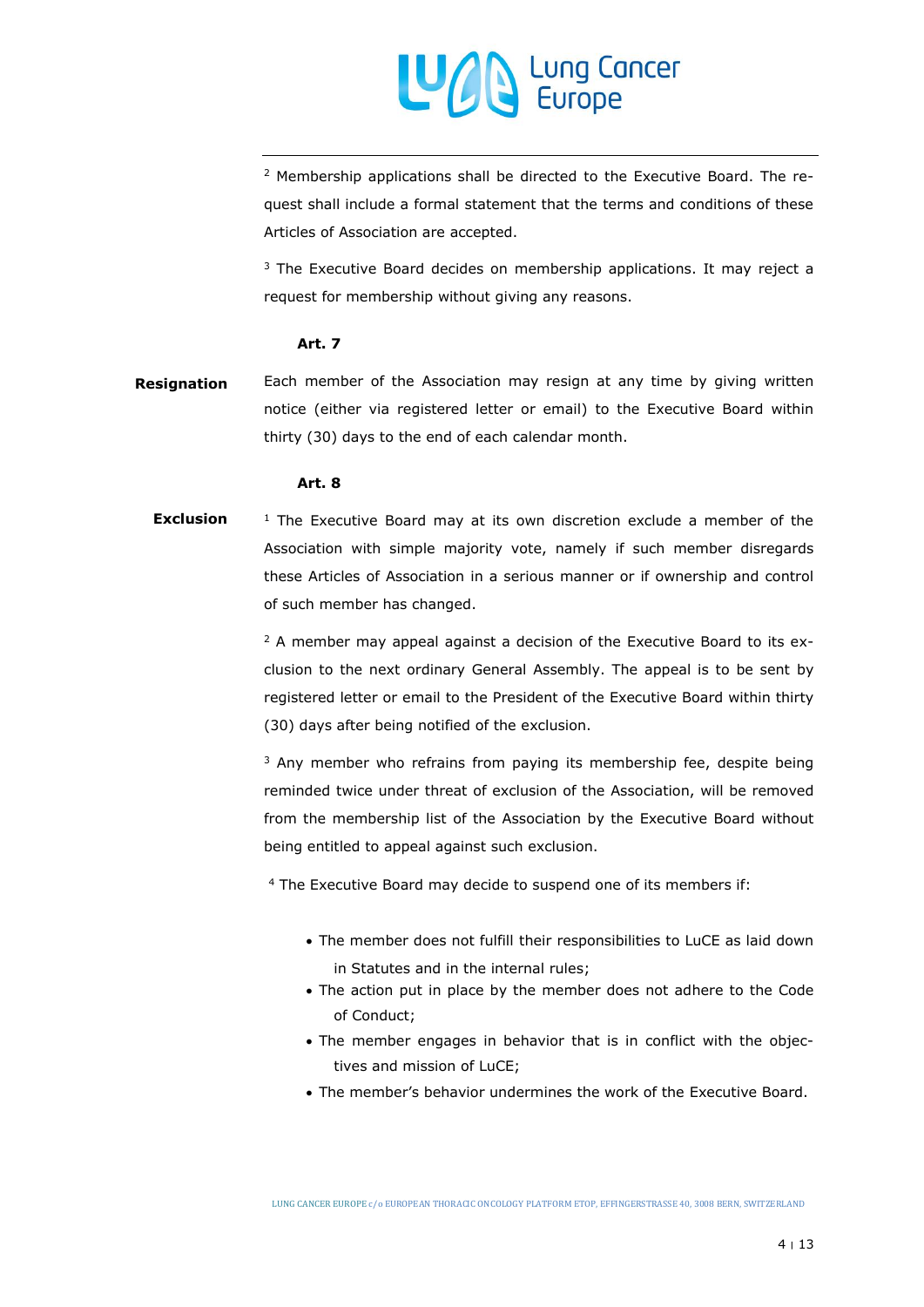

An Executive Board member may only be suspended by a two thirds majority decision of the Executive Board. This decision must be ratified by members within three months at an GA that is called by the Board (face to face or virtually).

The suspended Executive Board member has the right to appeal their suspension at this meeting. Members will make a decision to reinstate or dismiss the Executive Board member by a simple majority decision of those present or represented at the GA.

### **Art. 9**

All and any claim of the Association's members for the funds of the Association is hereby excluded. **Claim on Association's funds**

#### **III. RESOURCES**

#### **Art. 10**

**Membership fees and other contributions**

- In order to achieve its purposes, the Association shall:
	- a) receive annual membership fees fixed by the General Assembly, at the suggestion of the Executive Board;
	- b) solicit and receive donations in cash and in kind subject to separate sponsoring agreements;
	- c) receive, manage and invest real and personal property, money and securities.

#### **Art. 11**

 $1$  Only the Association's assets shall be liable for the payment of debts of the Association. **Liability**

> <sup>2</sup> All and any private liability of members of the Association for debts of the Association is hereby excluded; Article 55 Section 3 of the Swiss Civil Code remains reserved for people acting on behalf of the Association.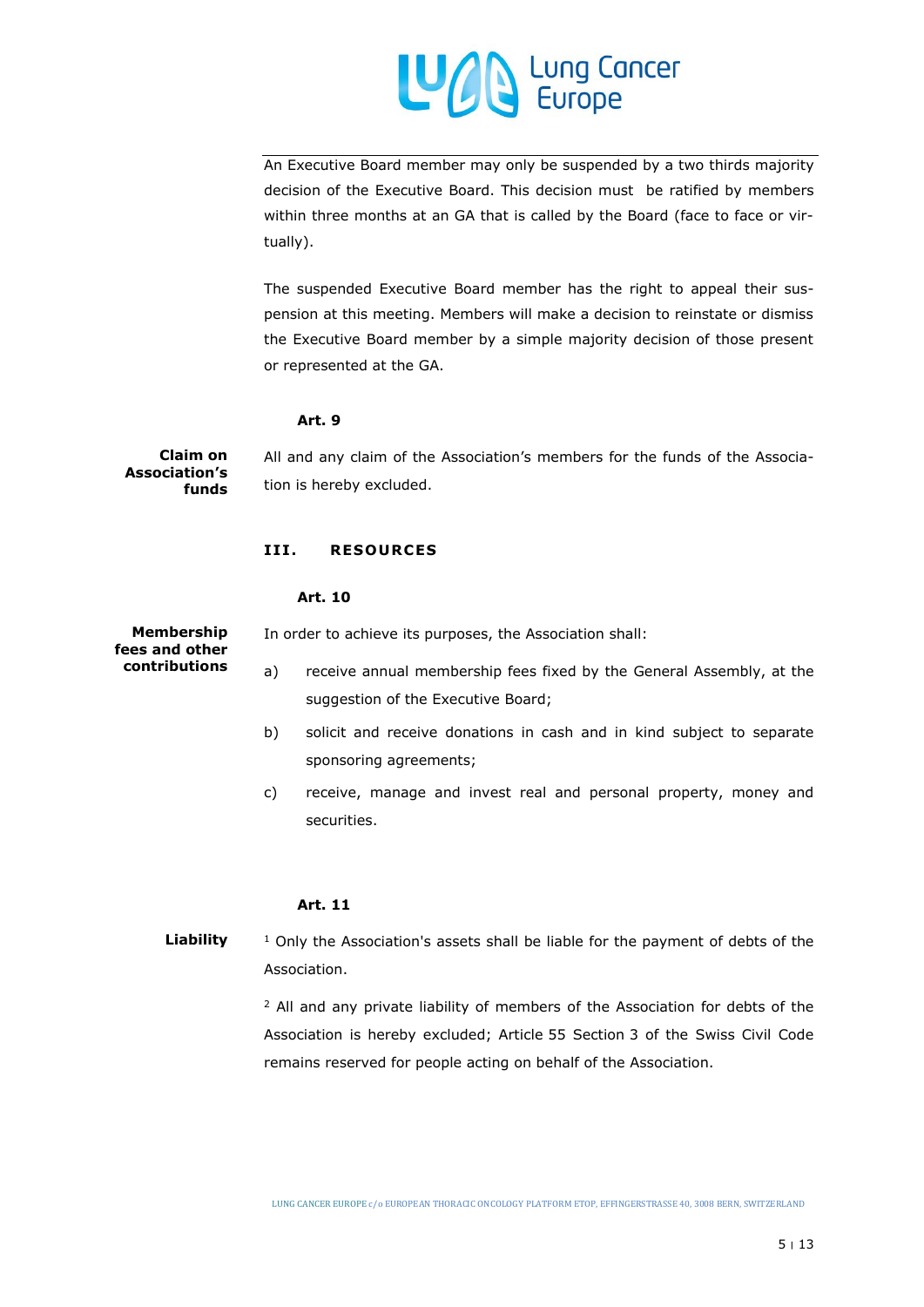

# IV. ORGANISATION

#### **Art. 12**

| <b>Bodies of the</b><br><b>Association</b> | The functional bodies of the Association shall be:                               |                                                                                                                                                  |  |
|--------------------------------------------|----------------------------------------------------------------------------------|--------------------------------------------------------------------------------------------------------------------------------------------------|--|
|                                            | a)                                                                               | the General Assembly;                                                                                                                            |  |
|                                            | b)                                                                               | the Executive Board;                                                                                                                             |  |
|                                            | c)                                                                               | the Auditors provided mandatory Swiss Law requires the Association's<br>accounting to be audited or provided an auditing is resolved on a volun- |  |
|                                            |                                                                                  | tary basis (cf. Art. 26).                                                                                                                        |  |
|                                            | А.                                                                               | <b>THE GENERAL ASSEMBLY</b>                                                                                                                      |  |
|                                            |                                                                                  | Art. 13                                                                                                                                          |  |
| <b>Composition</b>                         | The General Assembly consists of all members of the Association.                 |                                                                                                                                                  |  |
|                                            |                                                                                  | Art. 14                                                                                                                                          |  |
| <b>Duties and</b><br>responsibilities      | The General Assembly has the following powers, which must not be delegat-<br>ed: |                                                                                                                                                  |  |
|                                            | a)                                                                               | approval of the annual report of the President, the annual financial                                                                             |  |
|                                            |                                                                                  | statement and the budget as well as the discharge of the Executive                                                                               |  |
|                                            |                                                                                  | Board and the Auditors (if any);                                                                                                                 |  |
|                                            | b)                                                                               | election and removal of members of the Executive Board;                                                                                          |  |
|                                            | c)                                                                               | election and removal of the Auditors as required);                                                                                               |  |
|                                            | d)                                                                               | resolutions regarding the fixing of membership fees, at the prior sug-<br>gestion of the Executive Board;                                        |  |
|                                            | e)                                                                               | amendments to these Articles of Association;                                                                                                     |  |
|                                            | f)                                                                               | resolutions regarding the liquidation of the Association and its assets;                                                                         |  |
|                                            | g)                                                                               | resolutions regarding appeals pursuant to Art. 8;                                                                                                |  |
|                                            | h)                                                                               | resolutions regarding all items on the General Assembly Meeting agen-                                                                            |  |
|                                            |                                                                                  | da;                                                                                                                                              |  |
|                                            | i)                                                                               | resolutions regarding items under its authority subject to the Articles of                                                                       |  |
|                                            |                                                                                  | Association or subject to mandatory Swiss Law.                                                                                                   |  |

LUNG CANCER EUROPE c/o EUROPEAN THORACIC ONCOLOGY PLATFORM ETOP, EFFINGERSTRASSE 40, 3008 BERN, SWITZERLAND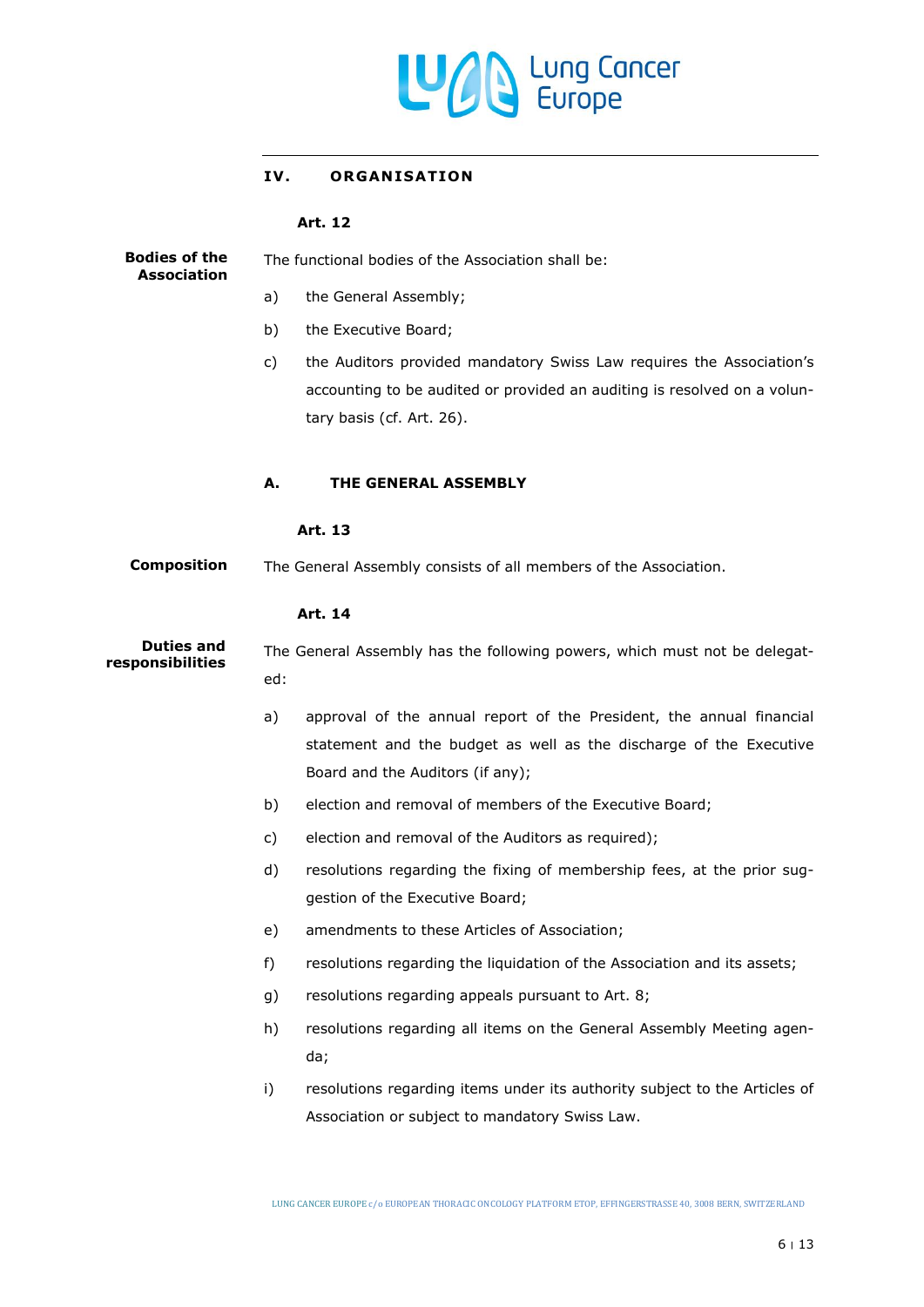

#### **Art. 15**

 $1$  The ordinary General Assembly is convened by the Executive Board, usually within the first six (6) months of the calendar year either by face to face or virtual means. **Meetings**

> $2$  The Executive Board or one fifth (1/5) of all Full Members of the Association may request the calling of an extraordinary General Assembly which has to take place within six (6) weeks of the submission of such request. Such meeting shall have the same powers as an ordinary General Assembly and may take place either by face to face or virtual means.

> $3$  The invitation to the General Assembly is to be made in writing (including email) at least thirty (30) days prior to the meeting date and has to state the draft agenda.

> <sup>4</sup> Every member of the Association has the right to propose items to be put on the agenda for the next General Assembly. Such items are to be taken up on the agenda as long as they were provided by registered letter, or e-mail to the Executive Board three months before the date of the General Assembly..

> <sup>5</sup> Minutes regarding the resolutions and elections of the General Assembly shall be kept in an electronic or paper version and must be signed by the chairman and the keeper of the minutes either by ink or digital signature.

#### **Art. 16**

 $1$  The General Assembly meetings are presided over by the President, or in the event of his/her being prevented from doing so, by another member of the Executive Board. **Chairmanship**

<sup>2</sup> The chairman appoints the vote counters.

#### **Art. 17**

 $1$  Full Members shall have one (1) vote each at the General Assembly, pursuant to point 4 (Art. 17). Another Full Member may exercise a proxy voting right and shall only be admissible based on a written power of attorney; Full Members may represent one (1) Full Member only. **Voting rights**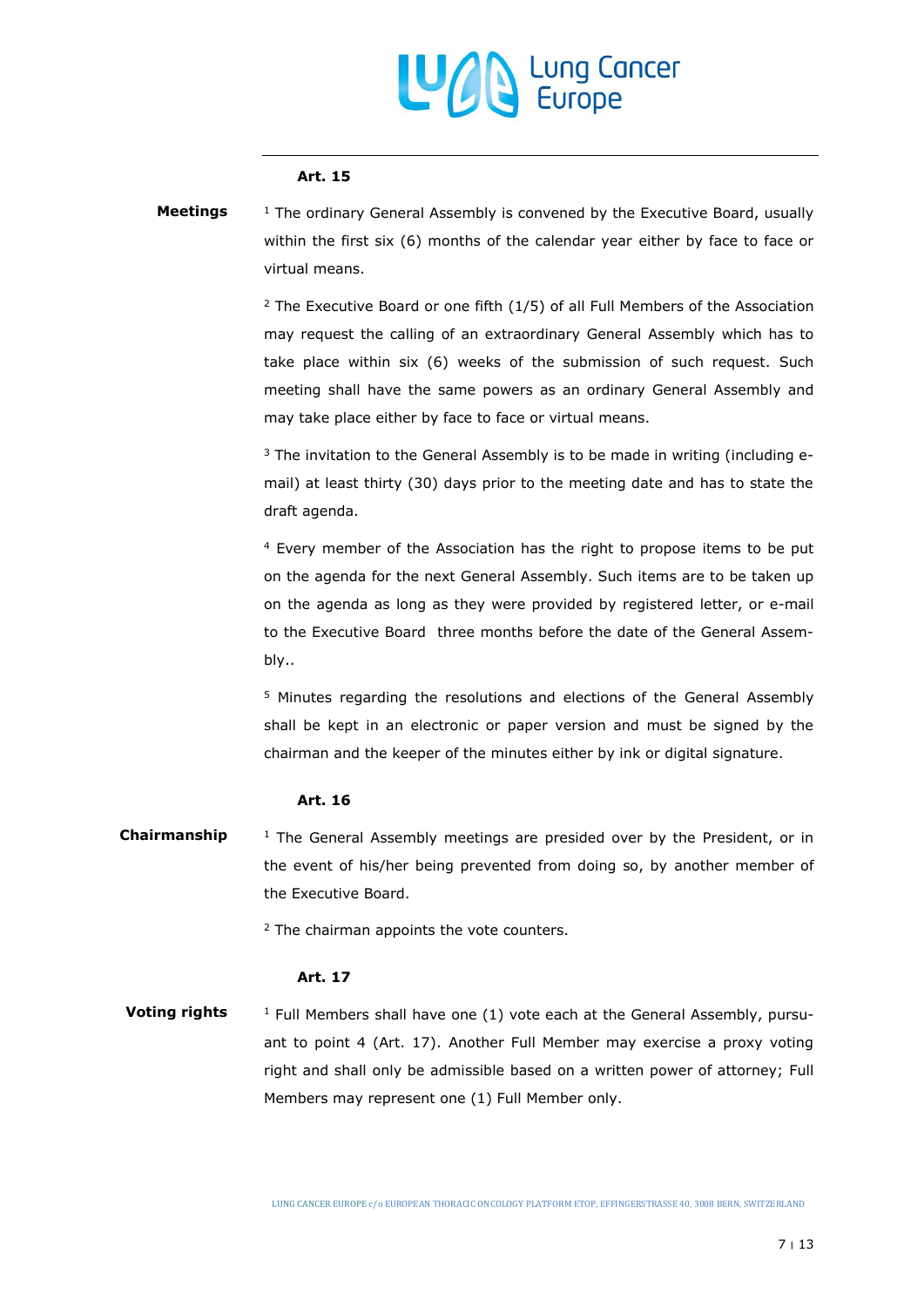

<sup>2</sup> Full Members organized as groups must exercise their voting rights through an individual. Such individual is to be named to the Executive Board in writing (including e-mail) at least ten (10) days prior to the meeting date.

<sup>3</sup> Pursuant to Article 68 of the Swiss Civil Code, members have no vote in respect to resolutions in which they have a substantial interest.

<sup>4</sup> Each member organization shall have one vote for up to a maximum of 3 votes per country.

#### <span id="page-7-0"></span>**Art. 18**

Voting by registered letter or email is not permissible. **Voting by mail or email**

#### **Art. 19**

The General Assembly has a quorum when one fifth (1/5) of its members are present. **Quorum**

#### **Art. 20**

 $1$  Resolutions may only be passed on the items listed in the agenda. Items which are not on the agenda, may be discussed. **Resolutions**

> <sup>2</sup> The General Assembly passes its resolutions with the majority of votes present. However, the following items require the majority of three fourths (3/4) of the votes present:

- a) changes of the Articles of Association;
- b) the dissolution of the Association.

 $3$  The chairman also votes. In the case of a tie, the chairman has the casting vote, in elections the lot decides.

<sup>4</sup> Resolutions shall be taken unconcealed. Subject to [Art. 18,](#page-7-0) resolutions by ballot shall only be made upon the request of at least one fifth (1/5) of the Full Members attending the General Assembly.

#### **B. THE EXECUTIVE BOARD**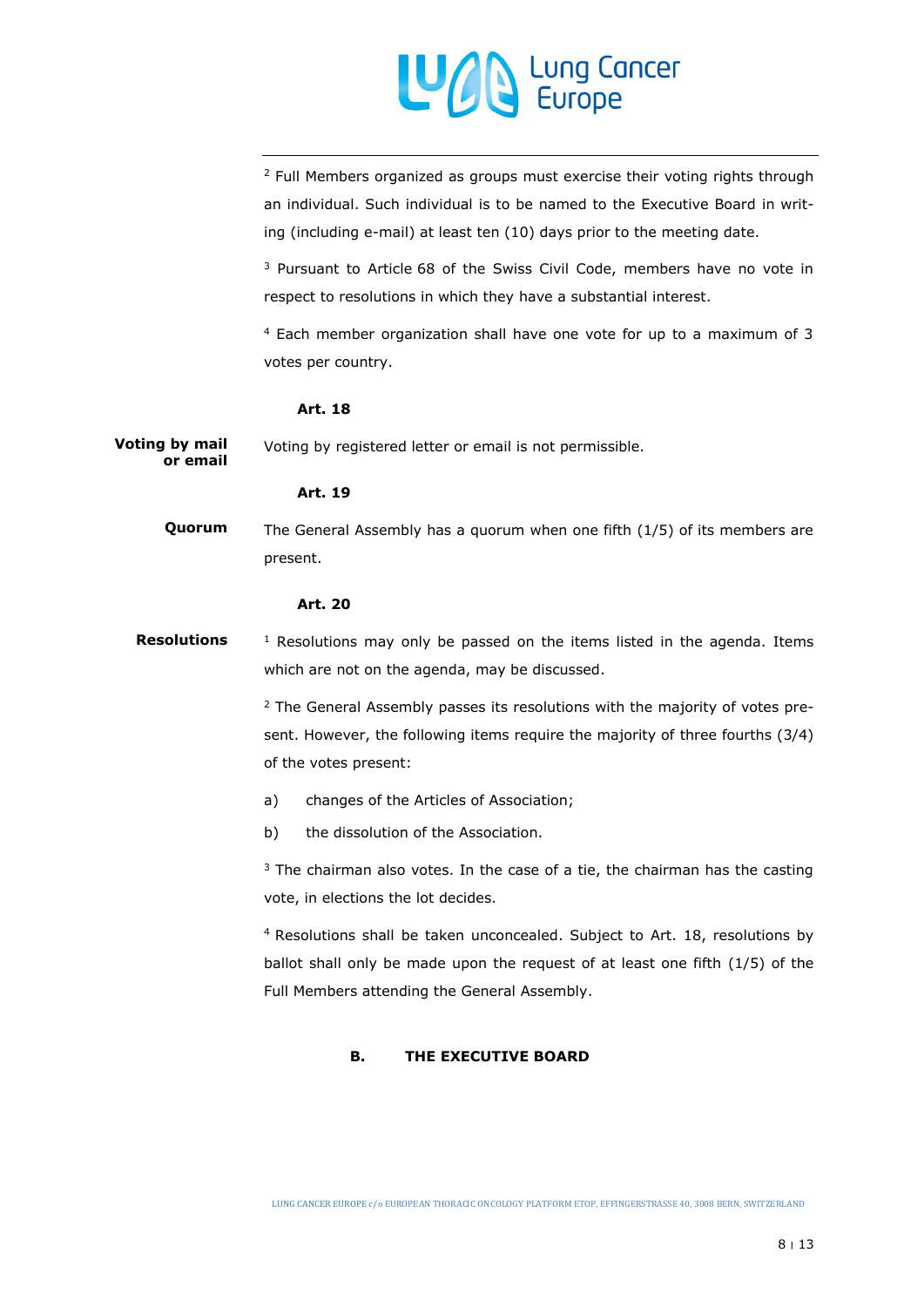# Lung Cancer

#### **Art. 21**

**Composition, election and term of office** <sup>1</sup> The Executive Board consists of the President, the Vice-President, the Treasurer and two (2) to four (4) additional members. All of them being elected by the General Assembly except that the Executive Board may complement itself by way of co-optation in case a member of the Executive Board loses his/her capacity to act or dies.

<sup>2</sup> Members shall be eligible on the basis of their experience in lung cancer advocacy and their dedication to the Association's mission and objectives. At least fifty (50) percent of the members of the Executive Board must be lung cancer patients, lung cancer survivors or carers of someone who has or has had lung cancer. Also, there shall not be more than one (1) Executive Board member from a specific country.

 $3$  The term of office of a member of the Executive Board is two (2) years. Reelection is permissible twice. However, a member's term of office ends with his/her resignation, dismissal, loss of capacity to act or death.

4 In the case of co-optation, the Executive Board member's term will officially commence if and when elected as an Executive Board member at the following General Assembly meeting.

# **Art. 22**

 $1$  The Executive Board decides on all matters, which are not assigned to another body. In particular, the Executive Board shall decide on: **Duties and responsibilities**

- a) the strategic objectives of the Association;
- b) the management of the Association with reservations to the powers exclusive to the General Assembly;
- c) the supervision of the Association's operations and appropriation of resources;
- d) the representation of the Association vis-à-vis third parties;
- e) the elaboration of regulations and by-laws, e.g. on the functioning of additional boards and/or committees (if any);
- f) the fixing of tariffs other than membership fees;
- g) resolutions regarding: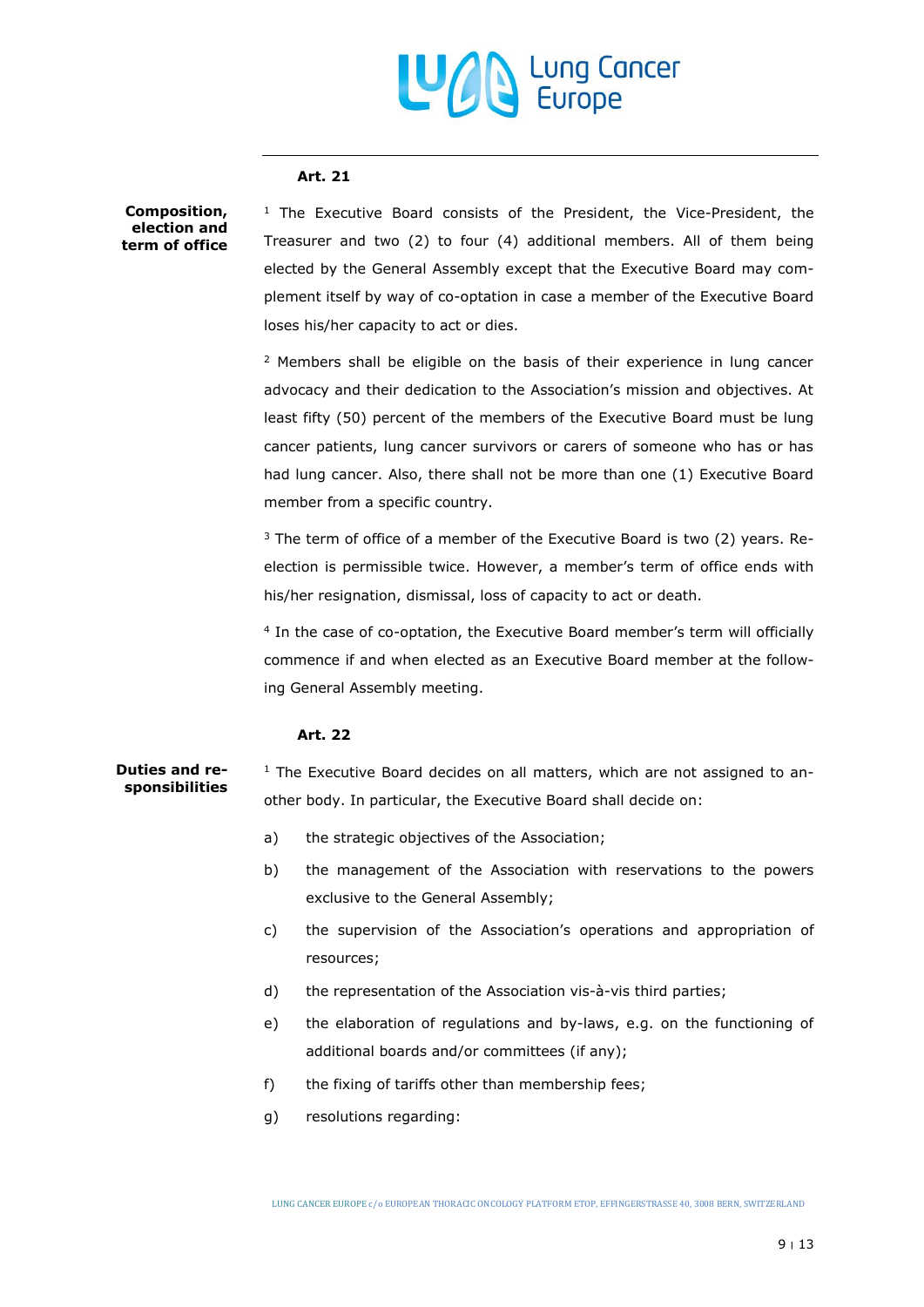

- the admission and exclusion of members with reservation to the right for appeal to the General Assembly;
- the conclusion of contracts (e.g. sponsoring agreements);
- the initiation and termination of legal proceedings;
- the granting of signatory power
- any other matter as passed by the General Assembly;

<sup>2</sup> If required by business needs, the Executive Board may delegate the operational management of the Association according to separate by-laws of the Association and to the extent permitted by Swiss Law.

#### **Art. 23**

## $1$  The Executive Board meetings are called by the President, as often as required by business. As a rule, a minimum of one meeting is to be held each year either in a face to face or virtual capacity. **Meetings**

 $2$  Two (2) members of the Executive Board may demand the calling of an Executive Board meeting which then has to take place within the next four (4) weeks following the request. Adoption of resolutions by circulation is permissible (cf. [Art. 25\)](#page-9-0).

 $3$  The call to an Executive Board meeting has to be made in writing (including e-mail) usually seven (7) days prior to the meeting ahead and has to inform on the draft agenda items.

<sup>4</sup> Minutes regarding the resolutions and elections of the Executive Board meetings shall be kept in an electronic or paper version and must be signed by the President and the keeper of the minutes either by ink or digital signature. The latter does not have to be a member of the Executive Board.

#### **Art. 24**

Executive Board Meetings are presided over by the President, or in the event of his/her being prevented from doing so, by the Vice-President. **Chairmanship**

### <span id="page-9-0"></span>**Art. 25**

 $1$  The Executive Board has the quorum when the majority of its members are present. **Quorum and resolutions**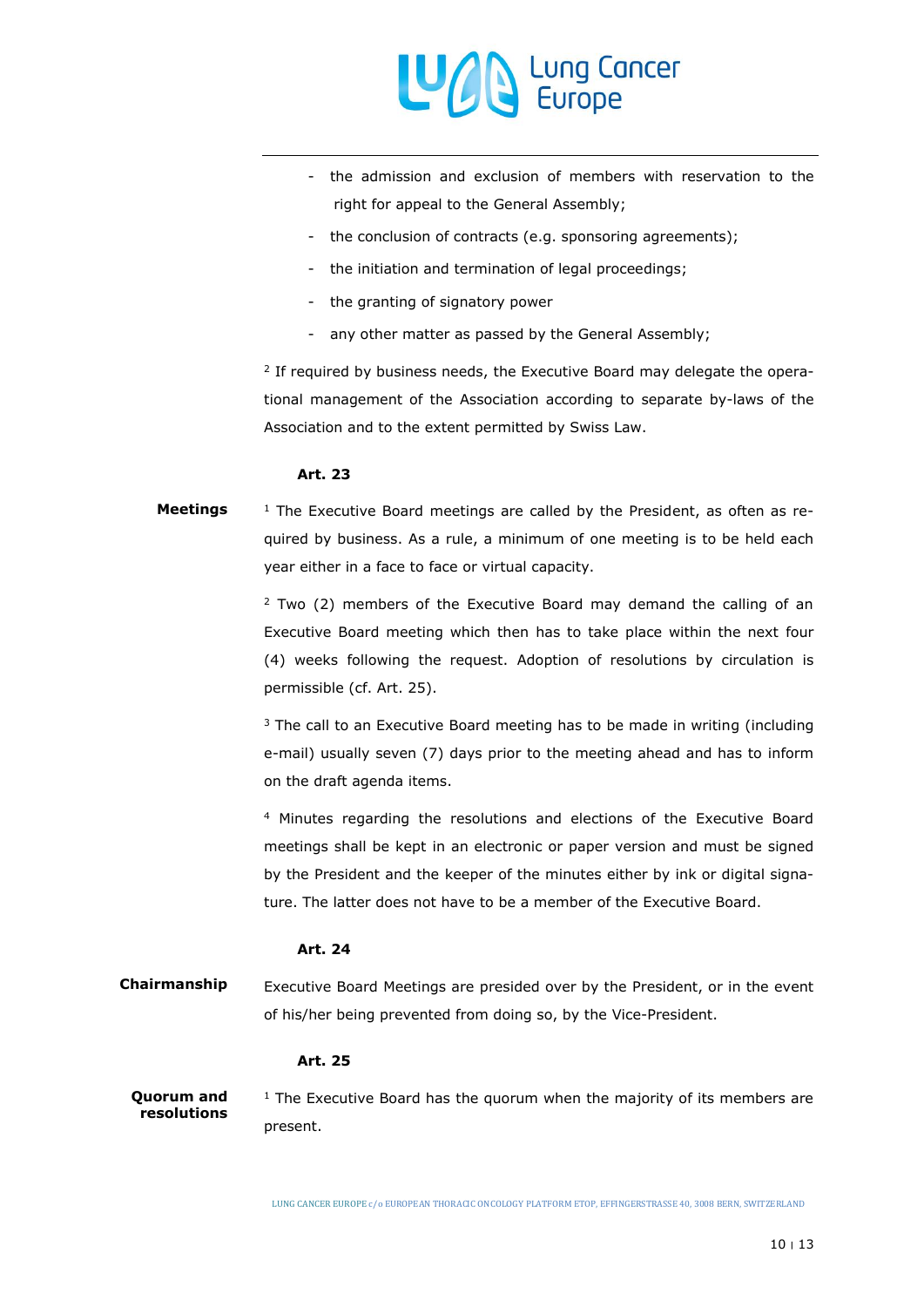

<sup>2</sup> Resolutions may only be passed on the items listed in the agenda. Items which are not on the agenda may be discussed, but require a unanimous vote to be resolved.

<sup>3</sup> The Executive Board passes its resolutions with the majority of votes present.

4 In case of a tie vote, the President, or in the event of his/her being absent, the chairman shall have the casting vote, in elections the lot decides.

<sup>5</sup> Resolutions may be taken by circular letter (incl. e-mail), provided no member of the Executive Board demands oral deliberation.

<sup>6</sup> Executive Board Members shall abstain from voting in respect to resolutions in which they have a substantial interest.

#### <span id="page-10-0"></span>**C. THE AUDITORS**

## **Art. 26**

 $1$  The Auditors shall be a functional body of the Association only if either mandatory Swiss Law requires the Association's accounting to be audited or if an auditing is resolved on a voluntary basis. **Auditors**

> $2$  The Executive Board shall propose the Auditors to the General Assembly as required. They are elected for a term of two (2) years and may be re-elected.

> <sup>3</sup> The Auditors shall conduct a limited auditing ("eingeschraenkte Revision") pursuant to Art. 727c and Art. 729 et seq. of the Swiss Code of Obligations provided no regular auditing ("ordentliche Revision") is mandatory.

# **V. MISCELLANEOUS PROVISION**

#### **Art. 27**

<sup>1</sup> The members of the Executive Board, external contractors, LuCE ambassadors and others, as deemed appropriate by the Executive Board (if any) shall disclose potential conflicts of interest annually or 3 months after changes occur. **Transparency**

 $2$  In case of a conflict of interest, they shall abstain from voting.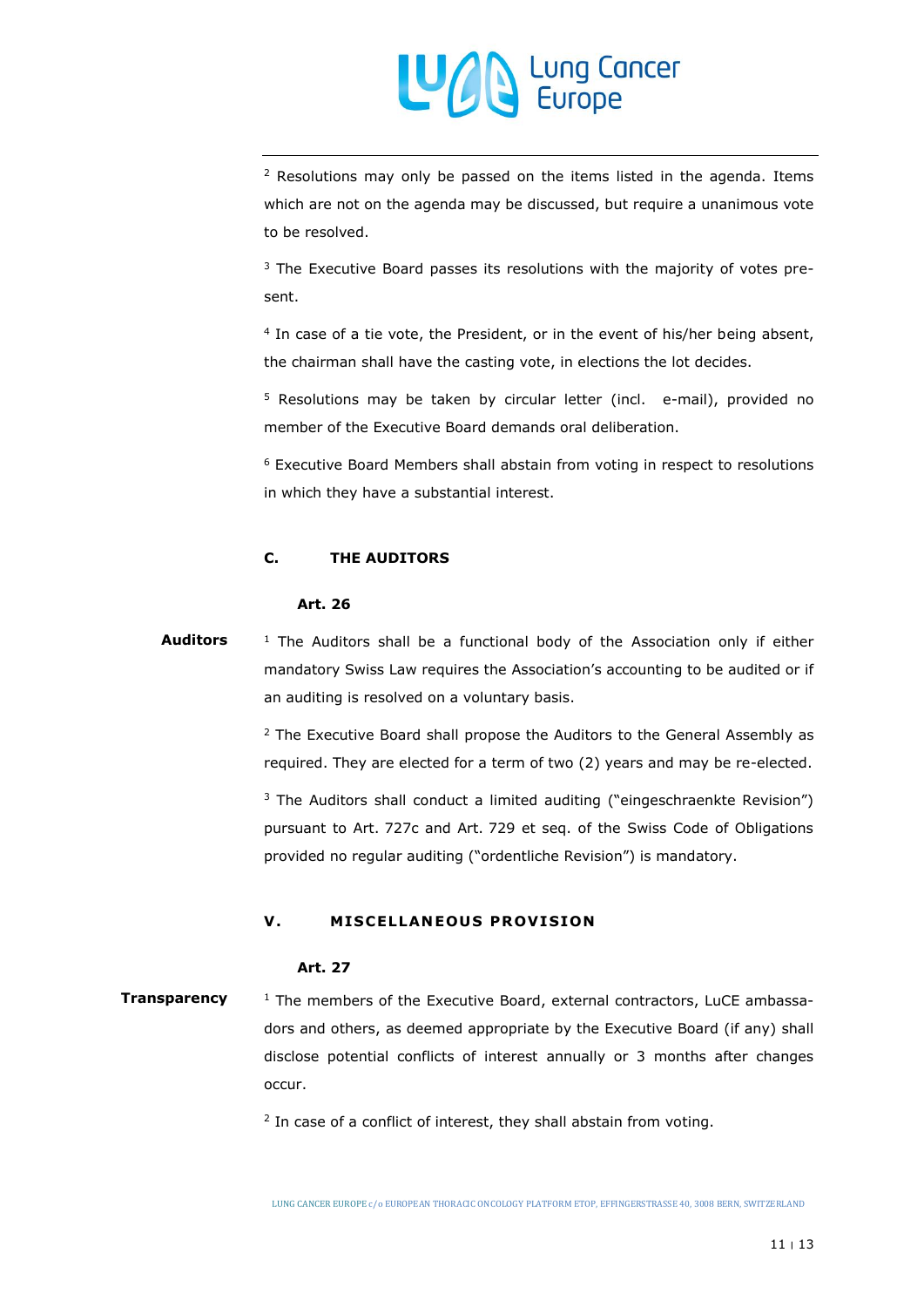

<sup>3</sup> Transactions between the Association on the one hand and a member of the Executive Board or external contractors, LuCE ambassadors and others, as deemed appropriate by the Executive Board (if any) of any employee or agent of the Association on the other hand shall be carried out "at arm's length" and shall be subject to approval by the Executive Board. The terms and conditions of such transactions shall be agreed to in writing. The same applies to transactions between the Association and third parties in which such individual has a substantial interest.

#### **Art. 28**

All members of the Executive Board, external contractors, ambassadors of the Association are obliged to strictly adhere to best practices and all pertaining laws of countries in which the Association operates. **Corporate Governance**

#### **Art. 29**

The fiscal year begins on 1<sup>st</sup> January and ends on 31<sup>st</sup> December. **Fiscal year**

#### **Art. 30**

Official language of the Association shall be English, unless mandatory Swiss law requires the use of another language, namely vis-à-vis competent authorities. **Language of Association**

#### <span id="page-11-0"></span>**Art. 31**

 $1$  The liquidation of the Association can only be decided by an extra-ordinary General Assembly. The passing of such resolution requires a majority of three fourths (3/4) of all members of the Association. **Dissolution / Liquidation**

> <sup>2</sup> A merger is only possible with an institution domiciled in Switzerland which is exempted from taxes because of a charitable or public purpose.

#### **Art. 32**

 $1$  The Executive Board organises the liquidation and prepares the report and the final account to the attention of the General Assembly. **Liquidation in case of dissolution**

> $2$  The General Assembly decides on the use of the proceeds. The Association has to benefit another institution domiciled in Switzerland, which is exempted from taxes because of its charitable or public purpose.